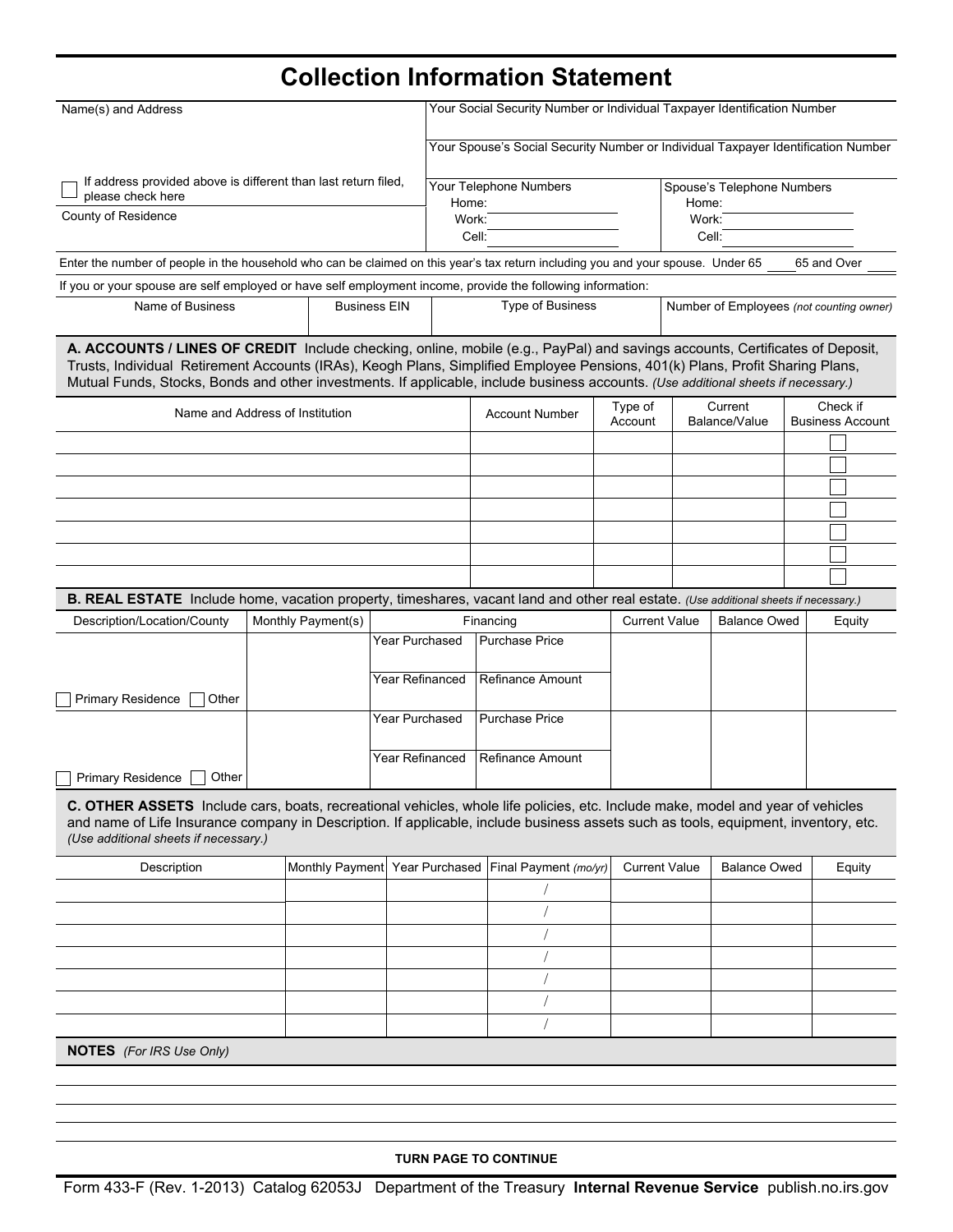| D. CREDIT CARDS (Visa, MasterCard, American Express, Department Stores, etc.)                                                                                                                                           |                                                                                       |                                                         |                                                                 |                                     |                                 |                                                      |                                |                                |      |  |
|-------------------------------------------------------------------------------------------------------------------------------------------------------------------------------------------------------------------------|---------------------------------------------------------------------------------------|---------------------------------------------------------|-----------------------------------------------------------------|-------------------------------------|---------------------------------|------------------------------------------------------|--------------------------------|--------------------------------|------|--|
| Type                                                                                                                                                                                                                    | <b>Credit Limit</b>                                                                   |                                                         |                                                                 |                                     | <b>Balance Owed</b>             |                                                      | Minimum Monthly Payment        |                                |      |  |
|                                                                                                                                                                                                                         |                                                                                       |                                                         |                                                                 |                                     |                                 |                                                      |                                |                                |      |  |
|                                                                                                                                                                                                                         |                                                                                       |                                                         |                                                                 |                                     |                                 |                                                      |                                |                                |      |  |
|                                                                                                                                                                                                                         |                                                                                       |                                                         |                                                                 |                                     |                                 |                                                      |                                |                                |      |  |
|                                                                                                                                                                                                                         |                                                                                       |                                                         |                                                                 |                                     |                                 |                                                      |                                |                                |      |  |
| E. BUSINESS INFORMATION Complete E1 for Accounts Receivable owed to you or your business. (Use additional sheets if<br>necessary.) Complete E2 if you or your business accepts credit card payments.                    |                                                                                       |                                                         |                                                                 |                                     |                                 |                                                      |                                |                                |      |  |
| E1. Accounts Receivable owed to you or your business                                                                                                                                                                    |                                                                                       |                                                         |                                                                 |                                     |                                 |                                                      |                                |                                |      |  |
| Name                                                                                                                                                                                                                    | Address                                                                               |                                                         |                                                                 |                                     |                                 | Amount Owed                                          |                                |                                |      |  |
|                                                                                                                                                                                                                         |                                                                                       |                                                         |                                                                 |                                     |                                 |                                                      |                                |                                |      |  |
|                                                                                                                                                                                                                         |                                                                                       |                                                         |                                                                 |                                     |                                 |                                                      |                                |                                |      |  |
|                                                                                                                                                                                                                         |                                                                                       |                                                         |                                                                 |                                     |                                 | List total amount owed from additional sheets        |                                |                                |      |  |
|                                                                                                                                                                                                                         |                                                                                       |                                                         | Total amount of accounts receivable available to pay to IRS now |                                     |                                 |                                                      |                                |                                |      |  |
| <b>E2.</b> Name of individual or business on account                                                                                                                                                                    |                                                                                       |                                                         |                                                                 |                                     |                                 |                                                      |                                |                                |      |  |
| <b>Credit Card</b>                                                                                                                                                                                                      |                                                                                       |                                                         |                                                                 |                                     |                                 |                                                      | <b>Merchant Account Number</b> |                                |      |  |
| (Visa, Master Card, etc.)                                                                                                                                                                                               |                                                                                       | Issuing Bank Name and Address                           |                                                                 |                                     |                                 |                                                      |                                |                                |      |  |
|                                                                                                                                                                                                                         |                                                                                       |                                                         |                                                                 |                                     |                                 |                                                      |                                |                                |      |  |
|                                                                                                                                                                                                                         |                                                                                       |                                                         |                                                                 |                                     |                                 |                                                      |                                |                                |      |  |
| F. EMPLOYMENT INFORMATION If you have more than one employer, include the information on another sheet of paper.                                                                                                        |                                                                                       |                                                         |                                                                 |                                     |                                 |                                                      |                                |                                |      |  |
| (If attaching a copy of current pay stub, you do not need to complete this section.)<br>Your current Employer (name and address)                                                                                        |                                                                                       |                                                         |                                                                 |                                     |                                 |                                                      |                                |                                |      |  |
|                                                                                                                                                                                                                         | Spouse's current Employer (name and address)                                          |                                                         |                                                                 |                                     |                                 |                                                      |                                |                                |      |  |
|                                                                                                                                                                                                                         |                                                                                       |                                                         |                                                                 |                                     |                                 |                                                      |                                |                                |      |  |
|                                                                                                                                                                                                                         |                                                                                       |                                                         |                                                                 |                                     |                                 |                                                      |                                |                                |      |  |
| How often are you paid? (Check one)                                                                                                                                                                                     | How often are you paid? (Check one)                                                   |                                                         |                                                                 |                                     |                                 |                                                      |                                |                                |      |  |
| Weekly<br>Biweekly<br>Semi-monthly                                                                                                                                                                                      | Weekly<br>Monthly                                                                     |                                                         |                                                                 | Biweekly<br>Semi-monthly<br>Monthly |                                 |                                                      |                                |                                |      |  |
| Gross per pay period                                                                                                                                                                                                    | Gross per pay period                                                                  |                                                         |                                                                 |                                     |                                 |                                                      |                                |                                |      |  |
| Taxes per pay period (Fed)<br>How long at current employer                                                                                                                                                              | Taxes per pay period $\sqrt{F_{\text{ed}}$<br>(Local)<br>How long at current employer |                                                         |                                                                 | (State)<br>(Local)                  |                                 |                                                      |                                |                                |      |  |
|                                                                                                                                                                                                                         |                                                                                       |                                                         |                                                                 |                                     |                                 |                                                      |                                |                                |      |  |
| G. NON-WAGE HOUSEHOLD INCOME List monthly amounts. For Self-Employment and Rental Income, list the monthly amount<br>received after expenses or taxes and attach a copy of your current year profit and loss statement. |                                                                                       |                                                         |                                                                 |                                     |                                 |                                                      |                                |                                |      |  |
| Alimony Income                                                                                                                                                                                                          |                                                                                       | Net Rental Income                                       |                                                                 |                                     |                                 | Interest/Dividends Income                            |                                |                                |      |  |
| Child Support Income                                                                                                                                                                                                    | Unemployment Income                                                                   |                                                         |                                                                 |                                     | Social Security Income          |                                                      |                                |                                |      |  |
| Net Self Employment Income                                                                                                                                                                                              |                                                                                       |                                                         | Pension Income                                                  |                                     |                                 | Other:                                               |                                |                                |      |  |
| H. MONTHLY NECESSARY LIVING EXPENSES List monthly amounts. (For expenses paid other than monthly, see instructions.)                                                                                                    |                                                                                       |                                                         |                                                                 |                                     |                                 |                                                      |                                |                                |      |  |
| 1. Food / Personal Care See instructions. If                                                                                                                                                                            |                                                                                       | 3. Housing & Utilities                                  |                                                                 |                                     |                                 | 5. Other<br>Child / Dependent Care                   |                                |                                |      |  |
| you do not spend more than the standard<br>allowable amount for your family size, fill in                                                                                                                               |                                                                                       |                                                         | Rent                                                            |                                     |                                 |                                                      | <b>Estimated Tax Payments</b>  |                                |      |  |
| the Total amount only.<br>Food                                                                                                                                                                                          |                                                                                       |                                                         | Electric, Oil/Gas, Water/Trash                                  |                                     |                                 |                                                      | Term Life Insurance            |                                |      |  |
| <b>Housekeeping Supplies</b>                                                                                                                                                                                            |                                                                                       | Telephone/Cell/Cable/Internet                           |                                                                 |                                     |                                 |                                                      |                                | Retirement (Employer Required) |      |  |
| Clothing and Clothing Services                                                                                                                                                                                          |                                                                                       | Real Estate Taxes and Insurance                         |                                                                 |                                     |                                 |                                                      | Retirement (Voluntary)         |                                |      |  |
| Personal Care Products & Services                                                                                                                                                                                       |                                                                                       | (if not included in B above)<br>Maintenance and Repairs |                                                                 |                                     |                                 | <b>Union Dues</b>                                    |                                |                                |      |  |
| Miscellaneous                                                                                                                                                                                                           |                                                                                       |                                                         |                                                                 |                                     |                                 | Delinquent State & Local Taxes<br>(minimum payment)  |                                |                                |      |  |
| Total                                                                                                                                                                                                                   |                                                                                       | Total                                                   |                                                                 |                                     | Student Loans (minimum payment) |                                                      |                                |                                |      |  |
|                                                                                                                                                                                                                         |                                                                                       |                                                         |                                                                 |                                     |                                 | Court Ordered Child Support<br>Court Ordered Alimony |                                |                                |      |  |
| 2. Transportation                                                                                                                                                                                                       |                                                                                       | 4. Medical                                              |                                                                 |                                     | Other Court Ordered Payments    |                                                      |                                |                                |      |  |
| Gas/Insurance/Licenses/Parking/                                                                                                                                                                                         |                                                                                       | Health Insurance                                        |                                                                 |                                     |                                 | Other (specify)                                      |                                |                                |      |  |
| Maintenance etc.                                                                                                                                                                                                        |                                                                                       | Out of Pocket Health Care                               |                                                                 |                                     |                                 | Other (specify)                                      |                                |                                |      |  |
| <b>Public Transportation</b>                                                                                                                                                                                            |                                                                                       | Expenses                                                |                                                                 |                                     | Other (specify)                 |                                                      |                                |                                |      |  |
| Under penalty of perjury, I declare to the best of my knowledge and belief this statement of assets, liabilities and other information is true, correct and complete.                                                   |                                                                                       |                                                         |                                                                 |                                     |                                 |                                                      |                                |                                |      |  |
| Your Signature                                                                                                                                                                                                          |                                                                                       |                                                         | Spouse's Signature                                              |                                     |                                 |                                                      |                                |                                | Date |  |
|                                                                                                                                                                                                                         |                                                                                       |                                                         |                                                                 |                                     |                                 |                                                      |                                |                                |      |  |

Form 433-F (Rev. 1-2013) Catalog 62053J Department of the Treasury **Internal Revenue Service** publish.no.irs.gov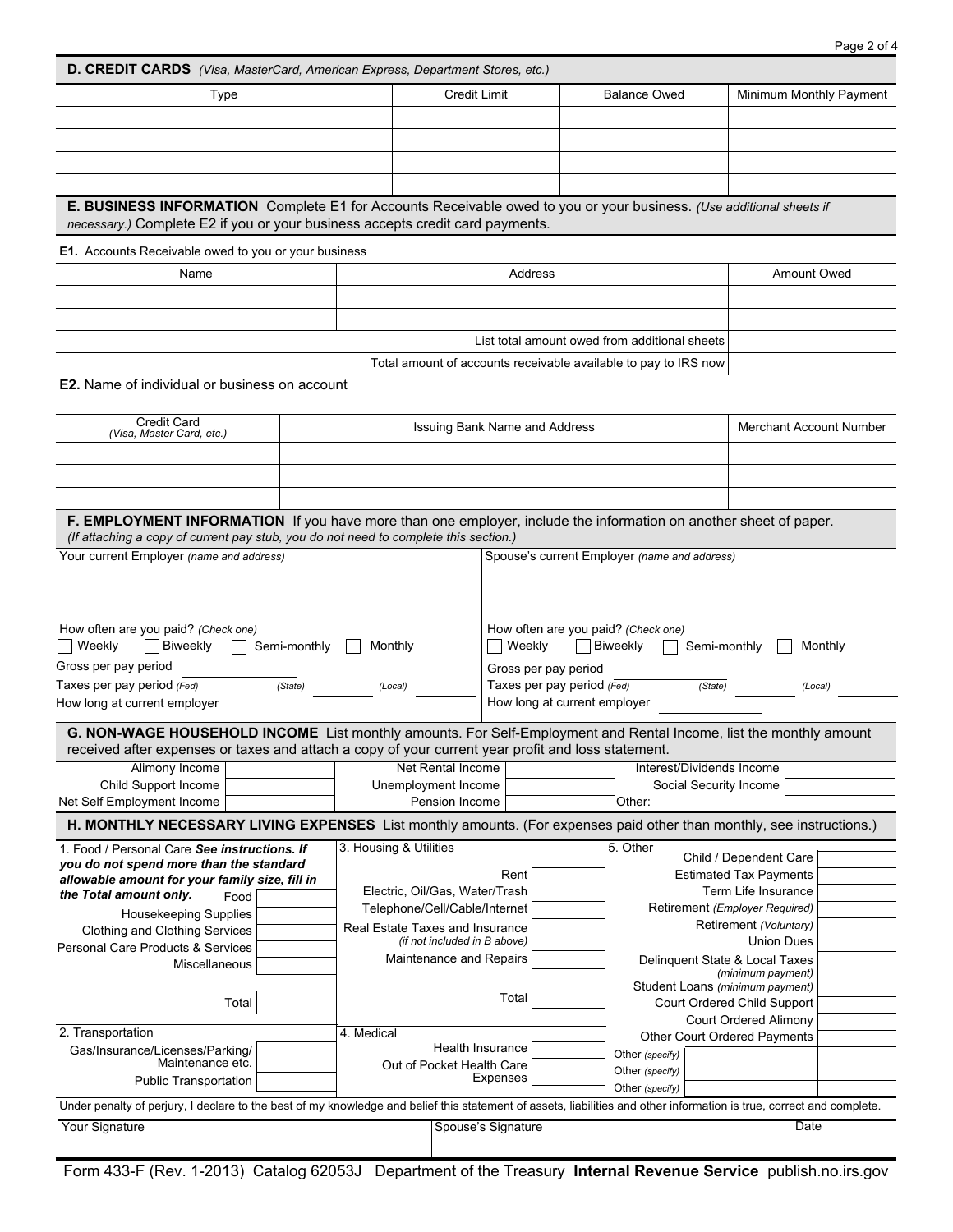# **Instructions**

#### **Who should use Form 433-F?**

Form 433-F is used to obtain current financial information necessary for determining how a wage earner or selfemployed individual can satisfy an outstanding tax liability.

*Note: You may be able to establish an Online Payment Agreement on the IRS web site. To apply online, go to http://www.irs.gov, click on "I need to pay my taxes," and select "Installment Agreement" under the heading "What if I can't pay now?"*

*If you are requesting an Installment Agreement, you should submit Form 9465, Installment Agreement Request, along with Form 433-F. (A large down payment may streamline the installment agreement process, pay your balance faster and reduce the amount of penalties and interest charged.)*

*After we review your completed form, we may contact you for additional information. For example, we may ask you to send supporting documentation of your current income or substantiation of your stated expenditures.* 

**If any section on this form is too small for the information you need to supply, please use a separate sheet.**

#### **Section A – Accounts / Lines of Credit**

List all accounts, even if they currently have no balance. However, do not enter bank loans in this section. Include business accounts, if applicable. If you are entering information for a stock or bond, etc. and a question does not apply, enter N/A.

# **Section B – Real Estate**

List all real estate you own or are purchasing including your home. Include insurance and taxes if they are included in your monthly payment. The county/description is needed if different than the address and county you listed above. To determine equity, subtract the amount owed for each piece of real estate from its current market value.

# **Section C – Other Assets**

List all cars, boats and recreational vehicles with their make, model and year. If a vehicle is leased, write "lease" in the "year purchased" column. List whole life insurance policies with the name of the insurance company. List other assets with a description such as "paintings", "coin collection", or "antiques". If applicable, include business assets, such as tools, equipment, inventory, and intangible assets such as domain names, patents, copyrights, etc. To determine equity, subtract the amount owed from its current market value. If you are entering information for an asset and a question does not apply, enter N/A.

#### **Section D – Credit Cards**

List all credit cards and lines of credit, even if there is no balance owed.

### **Section E – Business Information**

Complete this section if you or your spouse are selfemployed, or have self-employment income. This includes self-employment income from online sales.

**E1:** List all Accounts Receivable owed to you or your business. Include federal, state and local grants and contracts.

**E2:** Complete if you or your business accepts credit card payments (e.g., Visa, MasterCard, etc.).

#### **Section F – Employment Information**

If attaching a copy of current pay stub, you do not need to complete this section.

## **Section G – Non-Wage Household Income**

List all non-wage income received monthly.

**Net Self-Employment Income** is the amount you or your spouse earns after you pay ordinary and necessary monthly business expenses. This figure should relate to the yearly net profit from Schedule C on your Form 1040 or your current year profit and loss statement. Please attach a copy of Schedule C or your current year profit and loss statement. If net income is a loss, enter "0".

**Net Rental Income** is the amount you earn after you pay ordinary and necessary monthly rental expenses. This figure should relate to the amount reported on Schedule E of your Form 1040 (do not include depreciation expenses). If net rental income is a loss, enter "0".

**Other Income** includes distributions from partnerships and subchapter S corporations reported on Schedule K-1, and from limited liability companies reported on Form 1040, Schedule C, D or E. It also includes agricultural subsidies, unemployment compensation, gambling income, oil credits, rent subsidies, Social Security and Interest/Dividends. Enter total distributions from IRAs if not included under Pension Income.